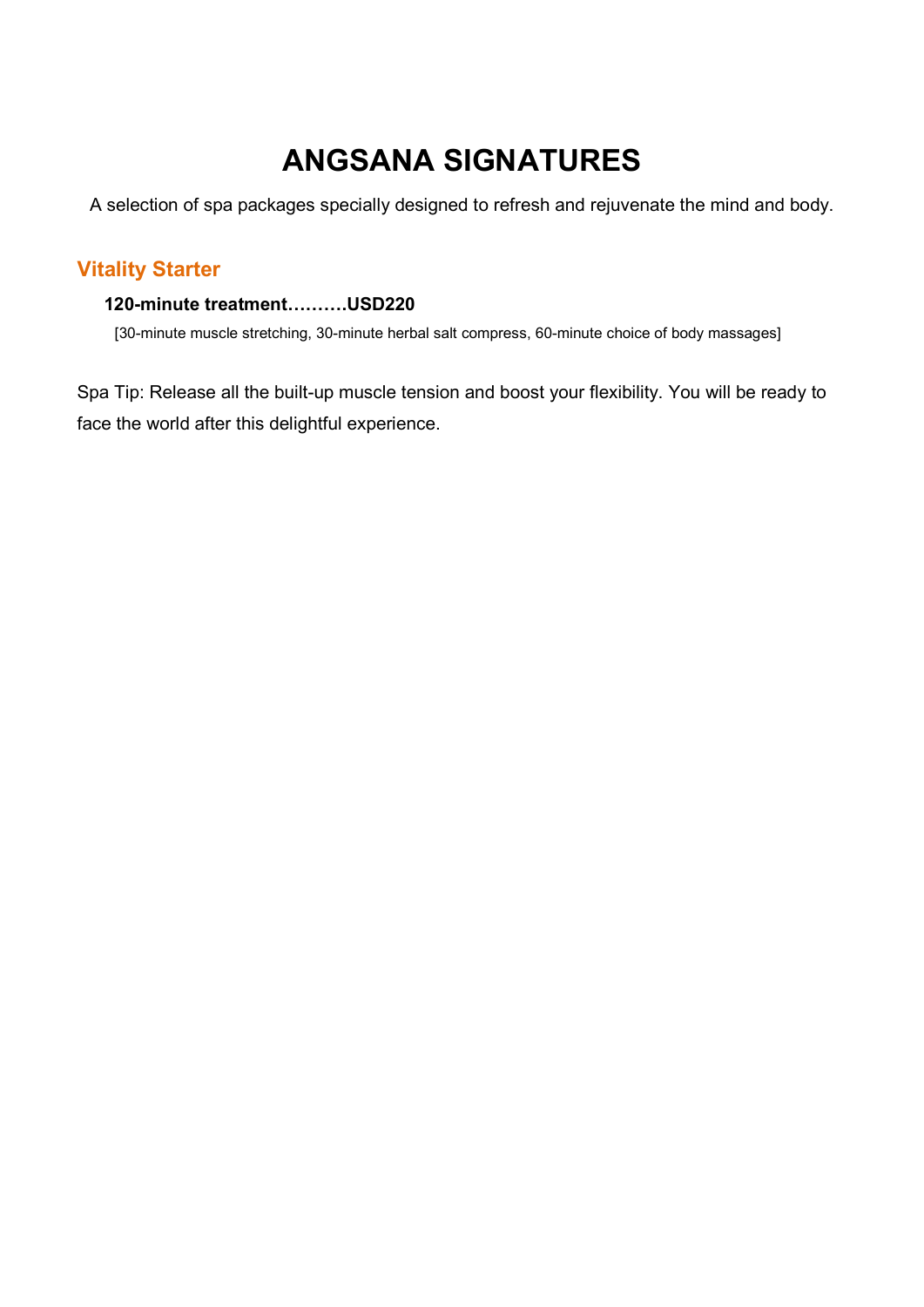# ESSENCE OF ANGSANA

Take your pick from an array of thoughtfully-designed spa packages, specially tailored for different needs of the ladies and gentlemen.

# Purify Touch

#### 120-minute treatment……….USD220

[30-minute ginger warmer body polish, 30-minute vitality mud mask, 60-minute choice of body massages]

Spa Tip: Ideal for those looking to detox. The scrub deeply cleanses while warm ginger enhances blood circulation. The mud mask removes impurities, leaving you with refreshed skin.

#### Worry Free

#### 90-minute treatment……….USD160

[60-minute Javanese massage, 30-minute Scalp massage]

Spa Tip: Ideal for those looking to de-stress. Drift away in bliss as deep tissue massage techniques loosen the muscles and promote blood flow. The scalp massage targets pressure points to effectively clear your mind.

#### Wake Up Call

#### 90-minute treatment……….USD160

[60-minute Fusion massage, 30-minute Foot massage]

Spa Tip: Ideal for those looking to energise the senses. This is the perfect combination to improve flexibility and revive tired muscles. A relaxing foot massage rounds up the experience.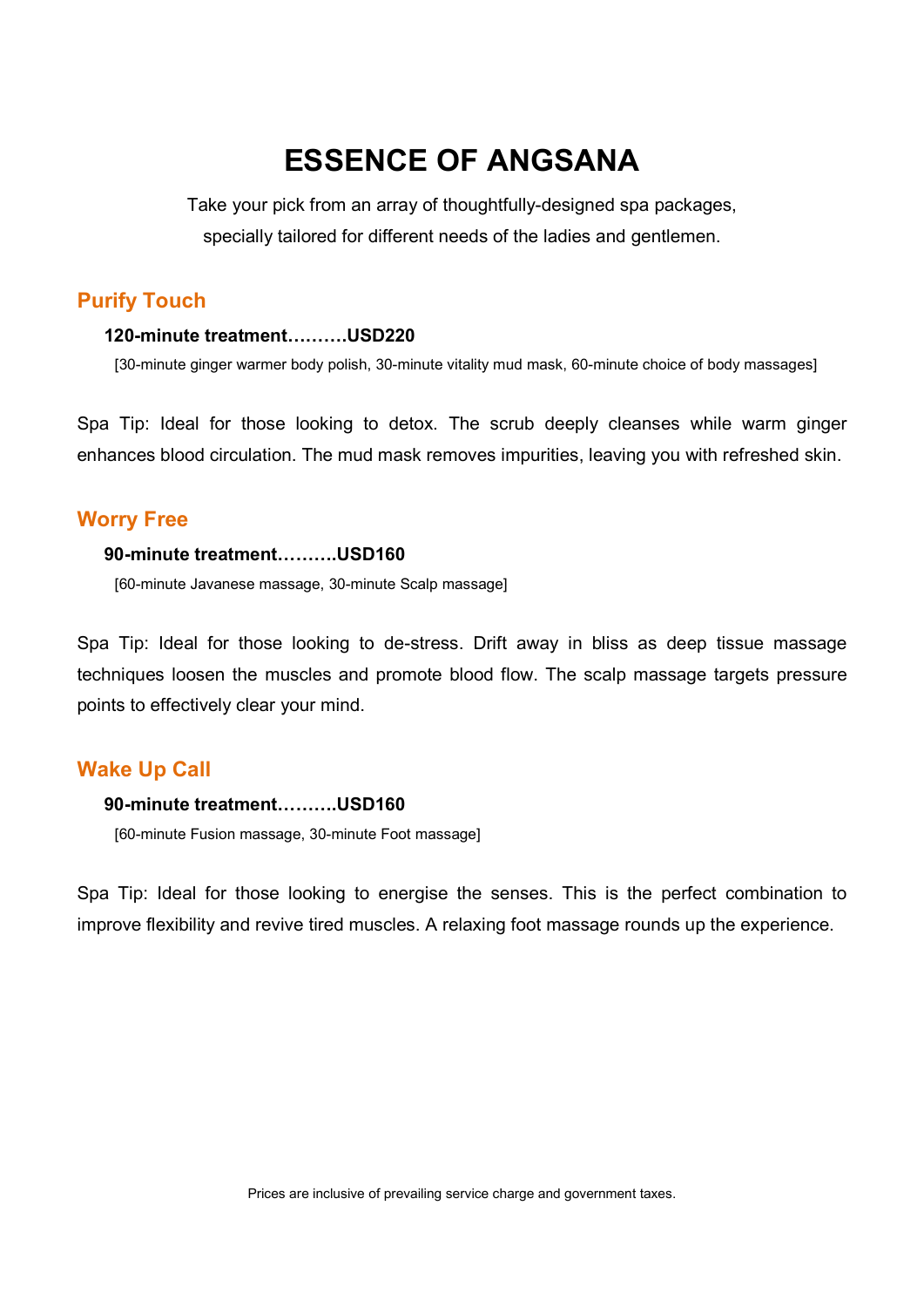# BODY MASSAGES [1]

Angsana Spa presents a selection of massages, each designed to soothe the body and revitalise the senses.

#### Angsana

60-minute treatment……….USD125 90-minute treatment……….USD160

Spa Tip: signature massage created exclusively for Angsana Spa, to work on your body's key pressure points to strengthen inner "qi" or energy. Euphoria massage oil is used, which helps to promote concentration and rejuvenation.

### Fusion

#### 60-minute treatment……….USD125 90-minute treatment……….USD160

Spa Tip: A blend of Thai and Swedish massage techniques to soothe all aches, unblock stiffness and enhance flexibility. Invigoration massage oil is used to uplift and refresh the senses.

### Javanese

|  | 60-minute treatmentUSD125 |
|--|---------------------------|
|  | 90-minute treatmentUSD160 |

Spa Tip: Adapted from ancient Balinese techniques, this deep tissue massage relieves body tension and promotes better sleep patterns. Harmony massage oil works to harmonise the mind, as music is to the soul.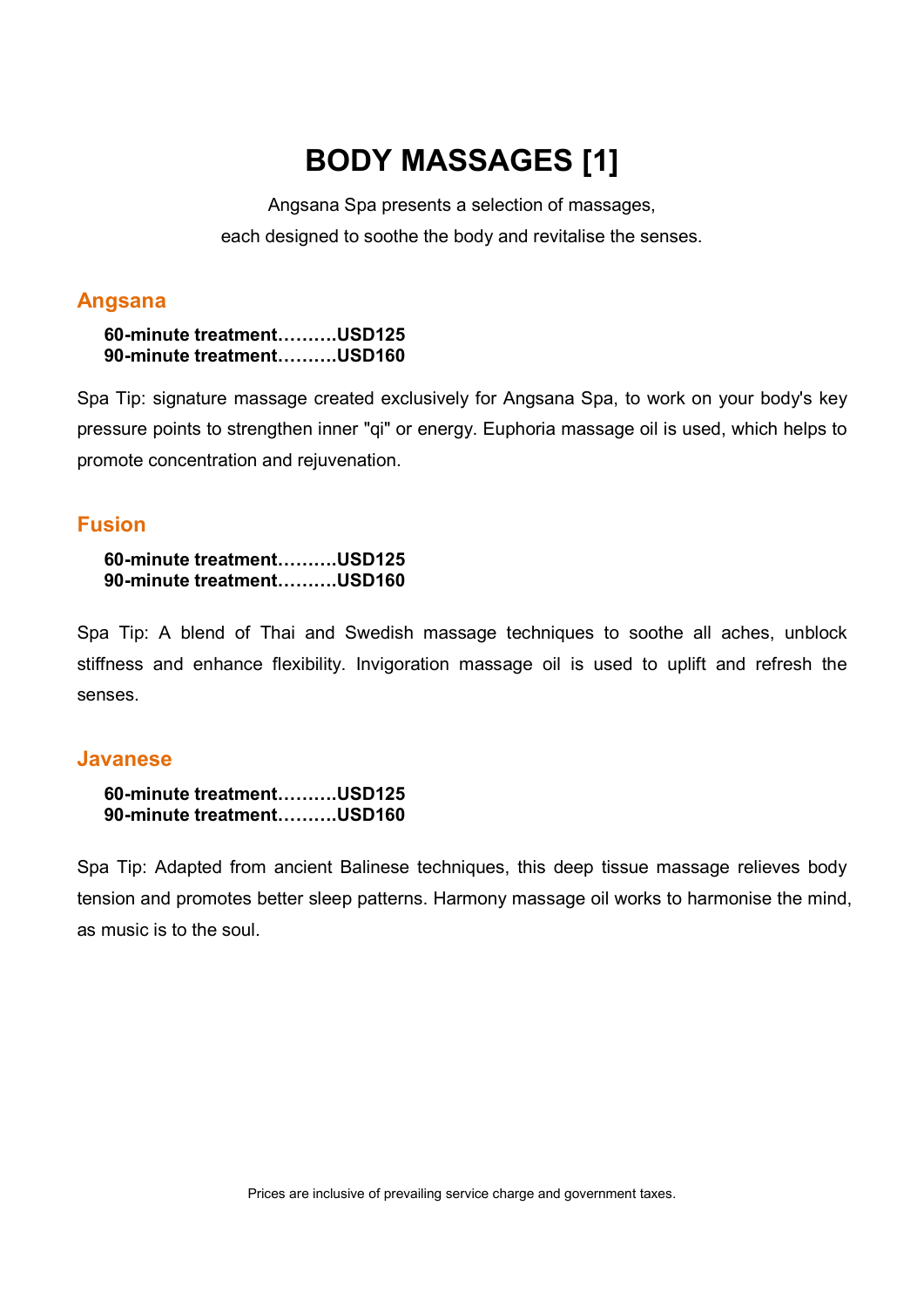# BODY MASSAGES [2]

Angsana Spa presents a selection of massages, each designed to soothe the body and revitalise the senses.

# Thai

60-minute treatment……….USD125 90-minute treatment……….USD160

Spa Tip: Unwind to a delicate stretching of your body to improve flexibility, followed by Thai massage techniques of palming and thumbing, without the use of oil, on your meridian lines.

### Dreams

60-minute treatment……….USD125 90-minute treatment……….USD160

Spa Tip: Specially created for tired and worn-out bodies, this calming massage soothes tense muscles using warm Clarity oil, a blend of sesame and jojoba oil rich in Vitamin E.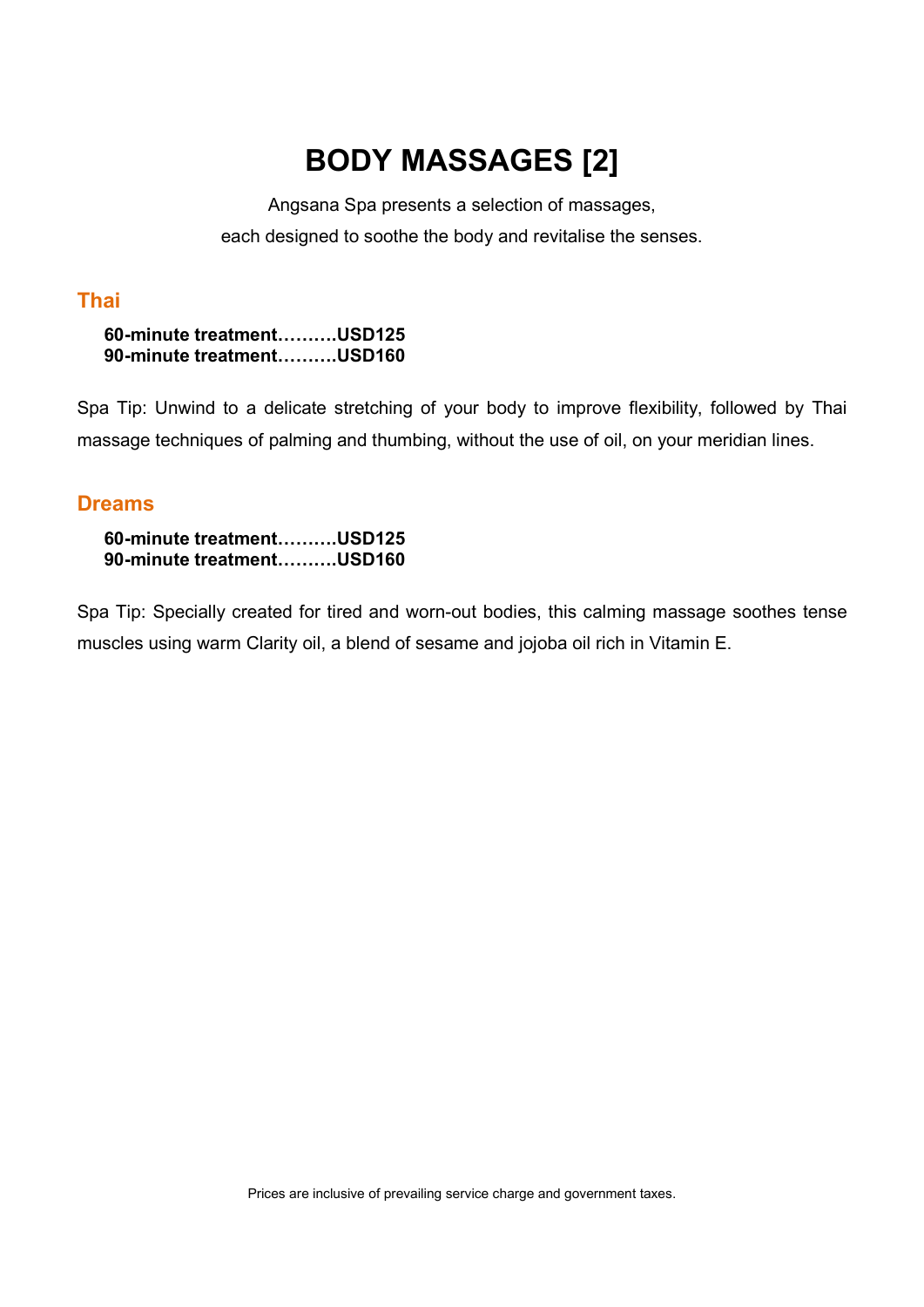# QUICK FIX

Untie the knots in the muscles and perk up the senses instantly with these pick-me-ups.

# Back Energy

30-minute treatment……….USD80

Spa Tip: Iron out aches and tensions in the back with this medium to strong pressure massage.

## Foot Loose

30-minute treatment……….USD80

Spa Tip: Step out with happier feet after an energising leg and foot massage.

## Head & Shoulders

30-minute treatment……….USD80

Spa Tip: Banish fatigue with this deceptively simple combination of upper body massages focusing on head and shoulders.

Prices are inclusive of prevailing service charge and government taxes.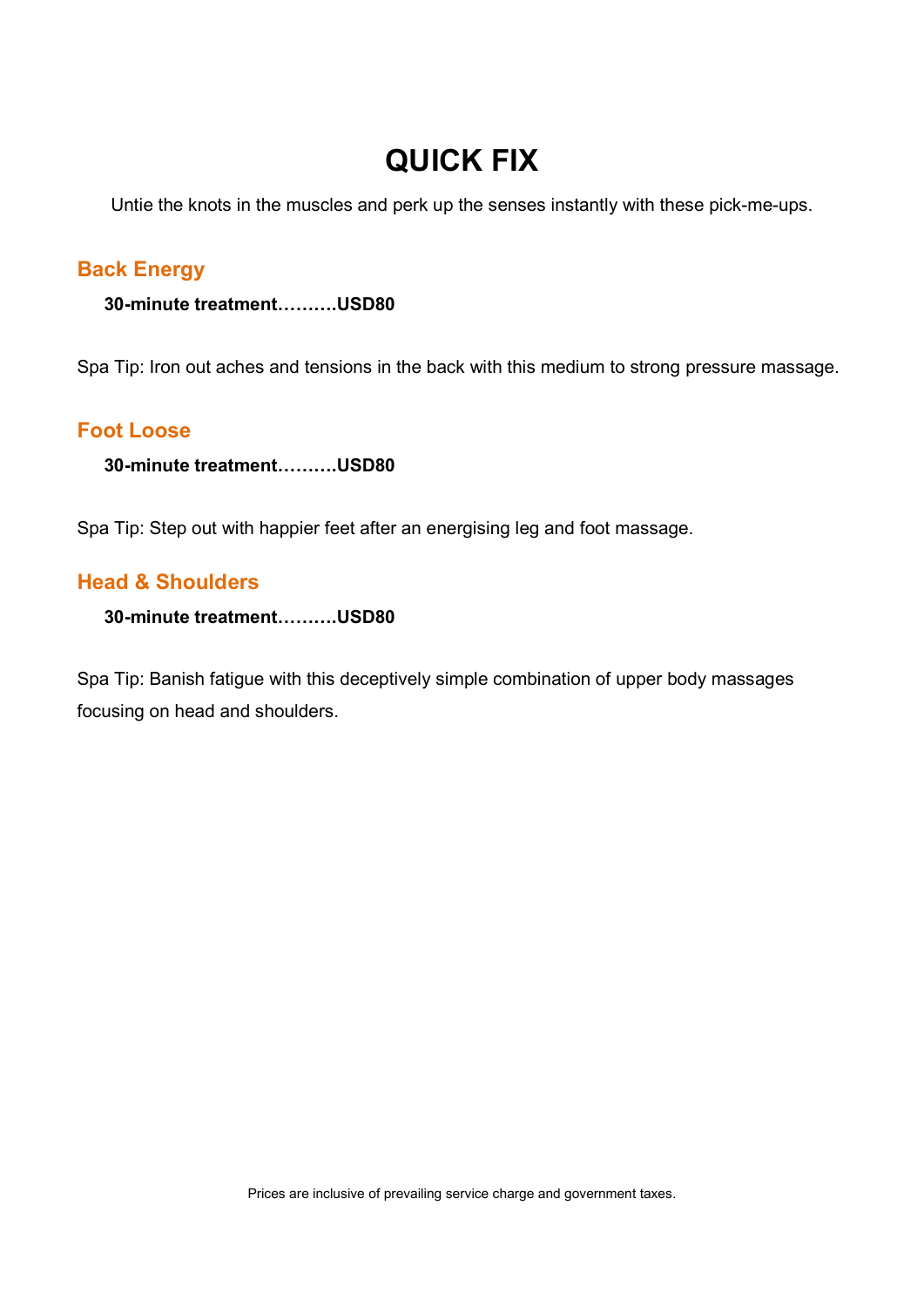# BODY POLISHES

Choose from a sumptuous selection of body polishes made from natural ingredients and freshly concocted before your treatment.

# Fruits Delight

30-minute treatment……….USD80

Spa Tip: [For all skin types] Cleanse and brighten your skin with this anti-oxidant body scrub consisting of orange, carrot, apple and lime juice.

## Honey Sesame

30-minute treatment……….USD80

Spa Tip: [For normal and dry skin] Smell as sweet as honey after this treatment while the skin emerges smoother after the gentle exfoliation.

# Jasmine Frangipani

30-minute treatment……….USD80

Spa Tip: [For oily skin] Smell your floral best and show off sparkling skin after the treatment.

# Oatmeal Banana

30-minute treatment……….USD80

Spa Tip: [For normal and dry skin] Go for this banana and oatmeal scrub for a nutritious treat.

Prices are inclusive of prevailing service charge and government taxes.